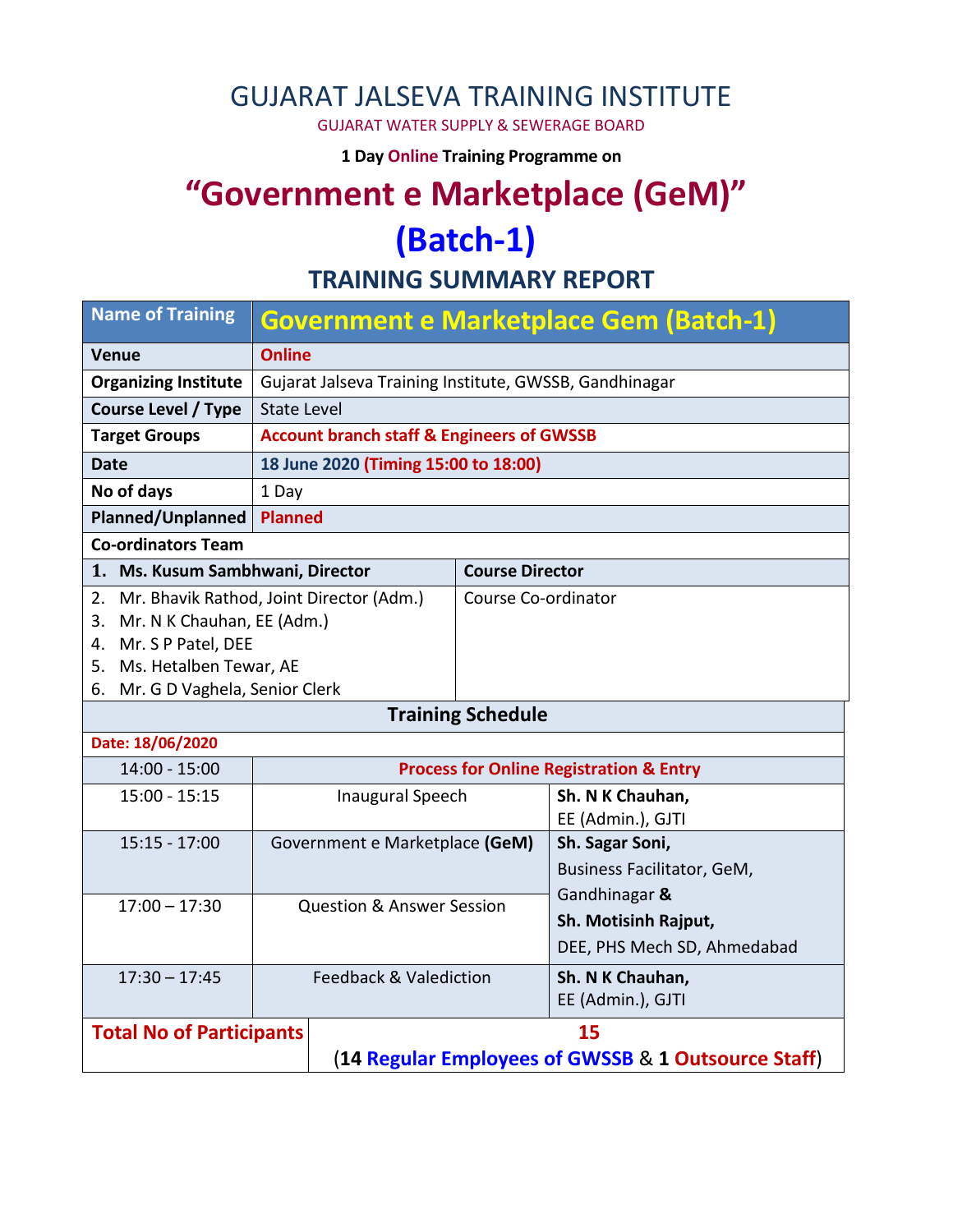### **List of Regular Employees of GWSSB**

| Sr.<br>No.     | CPF NO.     | <b>Name</b>                       | <b>Designation</b>       | <b>Office &amp; Place</b> |
|----------------|-------------|-----------------------------------|--------------------------|---------------------------|
| $\mathbf{1}$   | GWSSB/10473 | Abhay Singh                       | <b>AE</b>                | PHSSD, Bhanvad            |
| $\overline{2}$ | GWSSB/10488 | Ajay Pratapbhai Munjapara         | Sr. Clerk                | PHSSD-2,<br>Surendranagar |
| 3              | GWSSB/10522 | Gaurang Madhubhai Rana            | <b>DEE</b>               | PHSSD, Wav                |
| 4              | GWSSB/10784 | Jignesha R Vasadiya               | Accountant               | PHWD, Navsari.            |
| 5              |             | <b>Ketan Patil</b>                | Jr. Clerk                | PHWD, Ahwa                |
| 6              | GWSSB/4287  | Kiritkumar Balubhai Raj           | Dy. Accountant           | P.H.WORKS DIVISION,       |
| 7              | GWSSB/10470 | Manikant Upendranarayan<br>Thakur | <b>DEE</b>               | PHMSD, Jamjodhpur         |
| 8              | GWSSB/2944  | Narendrakumar Keshaval<br>Chauhan | Executive<br>Engineer(C) | GJTI, Gandhinagar         |
| 9              | GWSSB/10687 | Prerna C Patel                    | AAE                      | PHWD, Ahwa                |
| 10             |             | Ranjanben Govindbhai Jaganiya     | AAE                      | PHSSD, Wav                |
| 11             |             | Sanjaykumar Nagarbhai Patel       | AAE (M)                  | PHMD, Mehsana             |
| 12             | GWSSB/6140  | <b>SANJAY PRABHUDAS PATEL</b>     | DEE(C)                   | GJTI, Gandhinagar         |
| 13             |             | Siddharth R Savsani               | AAE                      | PHSSD, Bhanvad            |
| 14             | GWSSB/3885  | Yogesh R Joshi                    | AAE                      | PHWD., Palanpur           |

## **List of Employees (Outsource Staff)**

| Sr.<br>No. | Name.        | <b>Designation</b> | <b>Office &amp; Place</b> |
|------------|--------------|--------------------|---------------------------|
|            | Amee R Patel | Microbiologist     | Central Lab, GJTI         |

#### **Photo Gallery**

1. **Sh. Motisinh Rajput,** Deputy Executive Engineer (Mechanical), PHS Mech. SD, Ahmedabad addressing the trainees through online application

| 17(DRAFOL)            | <b>CONSIGNATIVE FOR THIS</b><br>ORIGES | DETAILS | END-SPBG DETAILS                                                                                                                                             | political |         |
|-----------------------|----------------------------------------|---------|--------------------------------------------------------------------------------------------------------------------------------------------------------------|-----------|---------|
| 1. Specifications     |                                        |         |                                                                                                                                                              |           |         |
|                       | 2. Consignees/Reporting Officerta      |         |                                                                                                                                                              |           | Gigas A |
| 3. Details <b>3</b>   |                                        |         |                                                                                                                                                              |           |         |
| 4. EMD/ePBG Details   |                                        |         | Reference Price (in NR): 535,500.00/-                                                                                                                        |           |         |
| Quantity 8            |                                        |         |                                                                                                                                                              |           |         |
| EMD                   |                                        | Yes.    | $-140$                                                                                                                                                       |           |         |
|                       |                                        |         | The role of Aguisory Bank is to venfly the SFMS of the EMD and ePBG during bid verification of the selec, So you are atwied to safet any tark and the energy |           |         |
| EMD Required<br>Note: |                                        |         |                                                                                                                                                              |           |         |